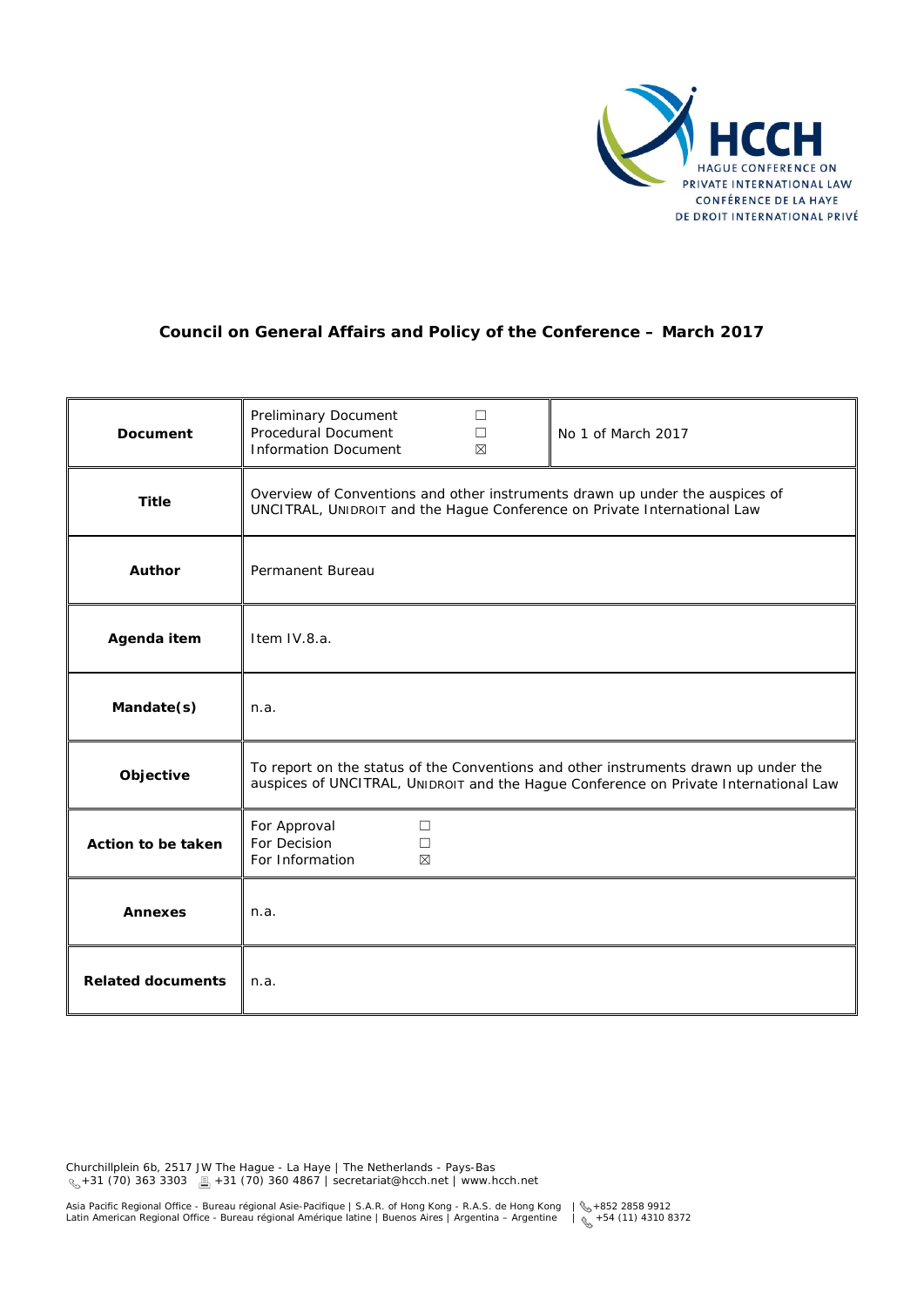### **OVERVIEW OF CONVENTIONS AND OTHER INSTRUMENTS DRAWN UP UNDER THE AUSPICES OF UNCITRAL, UNIDROIT AND THE HAGUE CONFERENCE ON PRIVATE INTERNATIONAL LAW**[1](#page-1-0)

## **I. COMMERCIAL LAW AND FINANCE LAW**

### **A. Banking – Credit – Finance – Insolvency**

### *Conventions*

- 1. United Nations Convention on International Bills of Exchange and International Promissory Notes, adopted on 9 December 1988.<sup>[2](#page-1-1)</sup>
- 2. United Nations Convention on Independent Guarantees and Stand-by Letters of Credit, adopted on 11 December 1995.
- 3. United Nations Convention on the Assignment of Receivables in International Trade, adopted on 12 December 2001.
- 4. UNIDROIT Convention on International Factoring, Ottawa, 28 May 1988.
- 5. UNIDROIT Convention on International Financial Leasing, Ottawa, 28 May 1988.
- 6. UNIDROIT Convention on International Interests in Mobile Equipment, Cape Town, 16 November 2001 (Cape Town Convention) and
	- Protocol to the Cape Town Convention on Matters Specific to Aircraft Equipment, Cape Town, 16 November 2001;
	- Luxembourg Protocol to the Cape Town Convention on Matters Specific to Railway Rolling Stock, Luxembourg, 23 February 2007;
	- Protocol to the Cape Town Convention on Matters Specific to Space Assets, Berlin, 9 March 2012;
	- Preliminary draft Protocol to the Cape Town Convention on Matters specific to Agricultural, Mining and Construction Equipment.

*Other*

<u>.</u>

- 7. UNIDROIT Model Law on Leasing, adopted on 13 November 2008.
- 8. UNCITRAL Legal Guide on Electronic Funds Transfers, completed in 1987.
- 9. UNCITRAL Model Law on International Credit Transfers, adopted on 15 May 1992.
- 10. UNCITRAL Model Law on Cross-Border Insolvency, adopted on 30 May 1997.
- 11. UNCITRAL Legislative Guide on Insolvency Law, adopted on 25 June 2004.
- 12. UNCITRAL Legislative Guide on Secured Transactions, adopted on 14 December 2007.
- 13. UNCITRAL Legislative Guide on Secured Transactions: Supplement on Security Rights in Intellectual Property, adopted on 29 June 2010.
- 14. UNCITRAL Practice Guide on Cross-Border Insolvency Cooperation, adopted on 1 July 2009.
- 15. UNCITRAL Legislative Guide on Insolvency Law, Part three: Treatment of enterprise groups in insolvency, adopted on 1 July 2010.
- 16. UNCITRAL Model Law on Cross-Border Insolvency: The Judicial Perspective, adopted on 1 July 2011.
- 17. Joint publication of "UNCITRAL, Hague Conference and UNIDROIT Texts on Security Interests - Comparison and analysis of major features of international instruments relating to secured transactions", May 2012.

<span id="page-1-0"></span><sup>1</sup> Overview prepared by the Permanent Bureau of the Hague Conference on Private International Law in consultation with the secretariats of UNCITRAL and UNIDROIT, as an update of Work. Doc. No 3 distributed during the Council of April 2007 on General Affairs and Policy of the Conference. Any errors or omissions should be attributed to the Permanent Bureau.<br><sup>2</sup> Conventions prepared by UNCITRAL are generally adopted by the General Assembly (exceptions include the

<span id="page-1-1"></span>United Nations Convention on Contracts for the International Sale of Goods and the Hamburg Rules, which were adopted by diplomatic conference) and model laws, guides or other texts are adopted by the Commission (unless indicated, such as the UNCITRAL Legal Guide on Electronic Funds Transfers, which was prepared by the Secretariat).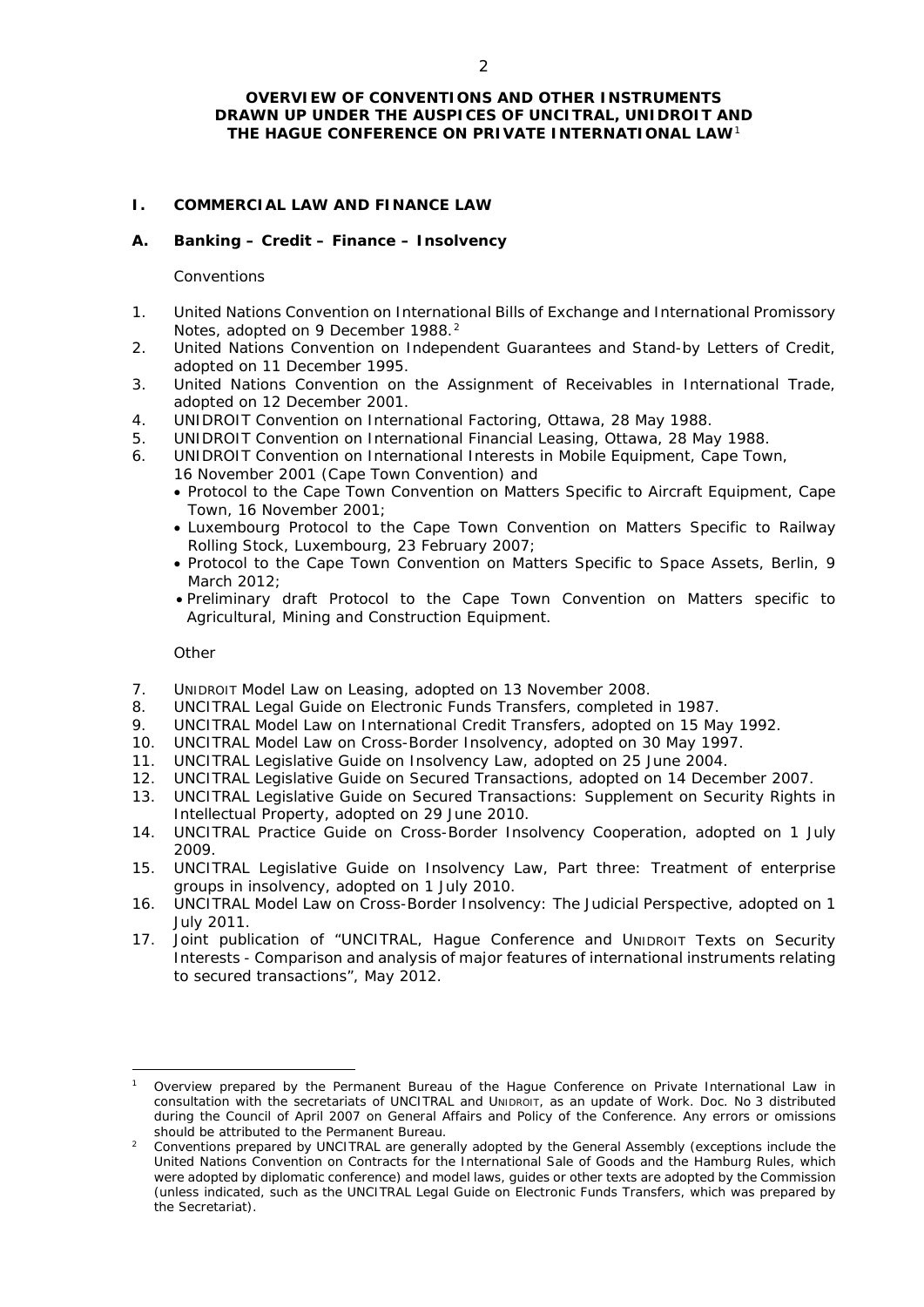- 18. UNCITRAL Guide on the Implementation of a Security Rights Registry, adopted on 16 July 2013.
- 19. Guide to Enactment and Interpretation of the UNCITRAL Model Law on Cross-Border Insolvency, adopted on 18 July 2013.
- 20. UNCITRAL Legislative Guide on Insolvency Law, Part four: Directors' obligations in the period approaching insolvency, adopted on 18 July 2013.
- 21. UNCITRAL Model Law on Secured Transactions, adopted on 1 July 2016

# **B. Capital markets and securities**

### *Conventions*

- 1. Hague Convention of 5 July 2006 on the Law Applicable to Certain Rights in Respect of Securities held with an Intermediary.
- 2. UNIDROIT Convention on Substantive Rules for Intermediated Securities (Geneva Securities Convention), Geneva, 9 October 2009.

*Other*

- 3. UNIDROIT Principles on the Operation of Close-Out Netting Provisions, 2013.
- 4. UNIDROIT work on the preparation of a Legislative Guide on Principles and Rules capable of Enhancing Trading in Securities in Emerging Markets.

### **C. Procurement and infrastructure development**

- 1. UNCITRAL Legal Guide on Drawing Up International Contracts for the Construction of Industrial Works, adopted on 14 August 1987.
- 2. UNCITRAL Model Law on Procurement of Goods and Construction with Guide to Enactment, adopted on 16 July 1993.
- 3. UNCITRAL Model Law on Procurement of Goods, Construction and Services with Guide to Enactment, adopted on 15 June 1994.
- 4. UNCITRAL Legislative Guide on Privately Financed Infrastructure Projects, adopted on 29 June 2000.
- 5. UNCITRAL Model Legislative Provisions on Privately Financed Infrastructure Projects, adopted on 7 July 2003.
- 6. UNCITRAL Model Law on Public Procurement, adopted on 1 July 2011.
- 7. Guide to Enactment of the UNCITRAL Model Law on Public Procurement, adopted on 28 June 2012.
- 8. Guidance on procurement regulations to be promulgated in accordance with article 4 of the UNCITRAL Model Law on Public Procurement, adopted on 19 July 2013.
- 9. Glossary of procurement-related terms used in the 2011 UNCITRAL Model Law on Public Procurement, adopted on 19 July 2013.

# **D. Law of contracts**

### **General law of contracts**

*Conventions*

1. United Nations Convention on the Use of Electronic Communications in International Contracts, adopted on 23 November 2005.

*Other*

- 2. Hague Principles on Choice of Law in International Commercial Contracts, adopted on 19 March 2015.
- 3. UNIDROIT Principles of International Commercial Contracts (3rd ed., 2010); basis for the draft OHADA Uniform Act on Contract Law.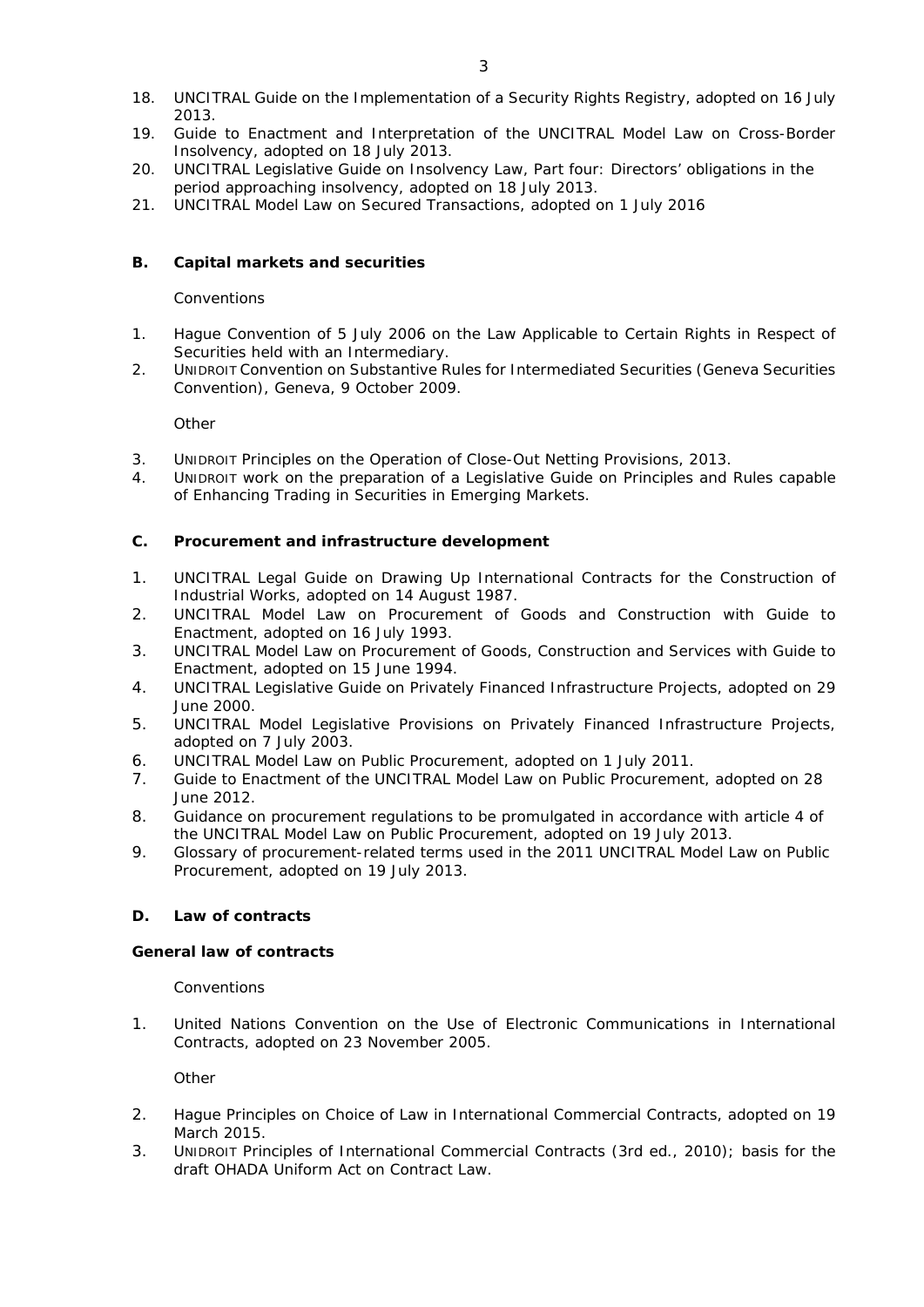- 4. UNIDROIT Principles of International Commercial Contracts (4th ed., 2016 publication forthcoming).
- 5. Model Clauses for Use by Parties of the UNIDROIT Principles of International Commercial Contracts, 2013.
- 6. UNCITRAL Uniform Rules on Contract Clauses for an Agreed Sum Due upon Failure of Performance, adopted in 1983.
- 7. UNCITRAL Recommendation on the Legal Value of Computer Records, adopted in 1985.
- 8. UNCITRAL Model Law on Electronic Commerce with Guide to Enactment 1996, with additional Article 5 *bis* as adopted in 1998.
- 9. UNCITRAL Model Law on Electronic Signatures with Guide to Enactment, adopted on 5 July 2001.
- 10. UNCITRAL Promoting confidence in electronic commerce: legal issues on international use of electronic authentication and signature methods, completed in 2007.

### **Specific contracts**

### **a. Sales and countertrade transactions**

### *Conventions*

- 1. Hague Convention of 15 June 1955 on the law applicable to international sales of goods.
- 2. Hague Convention of 22 December 1986 on the Law Applicable to Contracts for the International Sale of Goods.
- 3. United Nations Convention on Contracts for the International Sale of Goods, adopted on 11 April 1980.
- 4. United Nations Convention on the Limitation Period in the International Sale of Goods (as amended by 1980 Protocol), adopted on 12 June 1974.
- 5. UNIDROIT Convention relating to a Uniform Law on the International Sale of Goods, adopted at The Hague on 1 July 1964.
- 6. UNIDROIT Convention relating to a Uniform Law on the Formation of Contracts for the International Sale of Goods, adopted at The Hague on 1 July 1964.

*Other*

- 7. Declaration relating to the scope of the Hague Convention of 15 June 1955 on the law applicable to international sales of goods whereby the Convention "does not prevent States Parties from applying special rules on the law applicable to consumer sales", adopted on 25 October 1980.
- 8. Hague Articles of 25 October 1980 on the Law Applicable to Certain Consumer Sales.
- 9. UNCITRAL Legal Guide on International Countertrade Transactions, adopted on 12 May 1992.

### **b. Agency**

- 1. Hague Convention of 14 March 1978 on the Law Applicable to Agency.
- 2. UNIDROIT International Convention on Travel Contracts (CCV), Brussels, 23 April 1970.
- 3. UNIDROIT Convention on Agency in the International Sale of Goods, Geneva, 17 February 1983.

### **c. Franchising**

- 1. UNIDROIT Guide on International Master Franchise Agreements of 1998 (2nd ed., 2007).
- 2. UNIDROIT Model Franchise Disclosure Law, adopted on 25 September 2002.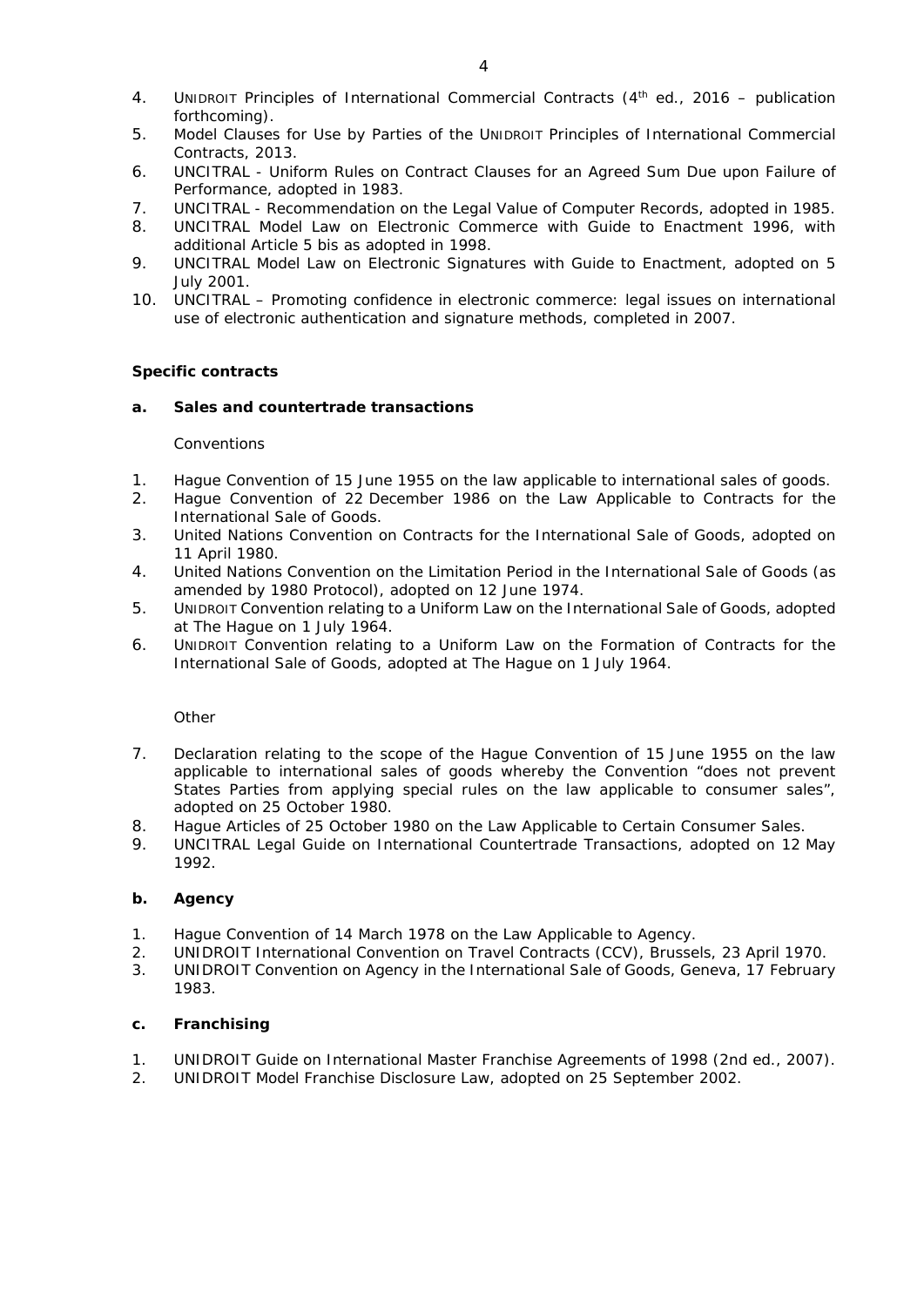### **d. Carriage of goods**

### *Conventions*

- 1. UN / ECE Convention of 19 May 1956 on the Contract for the International Carriage of Goods by Road (CMR), as amended by the 1978 and 2008 Protocols, prepared by UNIDROIT.
- 2. United Nations Convention on the Carriage of Goods by Sea (the "Hamburg Rules"), adopted on 31 March 1978.
- 3. United Nations Convention on the Liability of Operators of Transport Terminals in International Trade, adopted on 19 April 1991.
- 4. United Nations Convention on Contracts for the International Carriage of Goods Wholly or Partly by Sea (the "Rotterdam Rules"), adopted on 11 December 2008.

*Other*

5. UNCITRAL - Unit of Account Provision and Provisions for the Adjustment of the Limit of Liability in International Transport and Liability Conventions, adopted on 28 July 1982.

### **e. Law of torts**

### *Conventions*

- 1. Hague Convention of 4 May 1971 on the Law Applicable to Traffic Accidents.
- 2. Hague Convention of 2 October 1973 on the Law Applicable to Products Liability.

### **f. Law of trusts**

Hague Convention of 1 July 1985 on the Law Applicable to Trusts and on their Recognition.

### **II. ADMINISTRATIVE AND JUDICIAL CO-OPERATION, ACCESS TO JUSTICE, AND DISPUTE RESOLUTION IN CIVIL AND COMMERCIAL MATTERS**

### **A. Administrative and judicial co-operation and access to justice**

### *Conventions*

- 1. Hague Convention of 5 October 1961 Abolishing the Requirement of Legalisation for Foreign Public Documents, including ongoing work on the electronic Apostille Program (e-APP, which promotes the issuance and use of e-Apostilles and operation of online e-Registers of Apostilles).
- 2. Hague Convention of 15 November 1965 on the Service Abroad of Judicial and Extrajudicial Documents in Civil or Commercial Matters.
- 3. Hague Convention of 18 March 1970 on the Taking of Evidence Abroad in Civil or Commercial Matters.
- 4. Hague Convention of 25 October 1980 on International Access to Justice.

*Other*

- 5. Practical Handbook on the Operation of the Service Convention (4<sup>th</sup> edition, January 2016).
- 6. Practical Handbook on the Operation of the Evidence Convention (3rd edition, January 2016).
- 7. The ABCs of Apostilles (2010).
- 8. How to join and implement the Hague Apostille Convention A Brief Guide for Countries Interested in Joining the Hague Convention of 5 October 1961 Abolishing the Requirement of Legalisation for Foreign Public Documents (April 2011).
- 9. Handbook on the practical operation of the Apostille Convention (April 2013).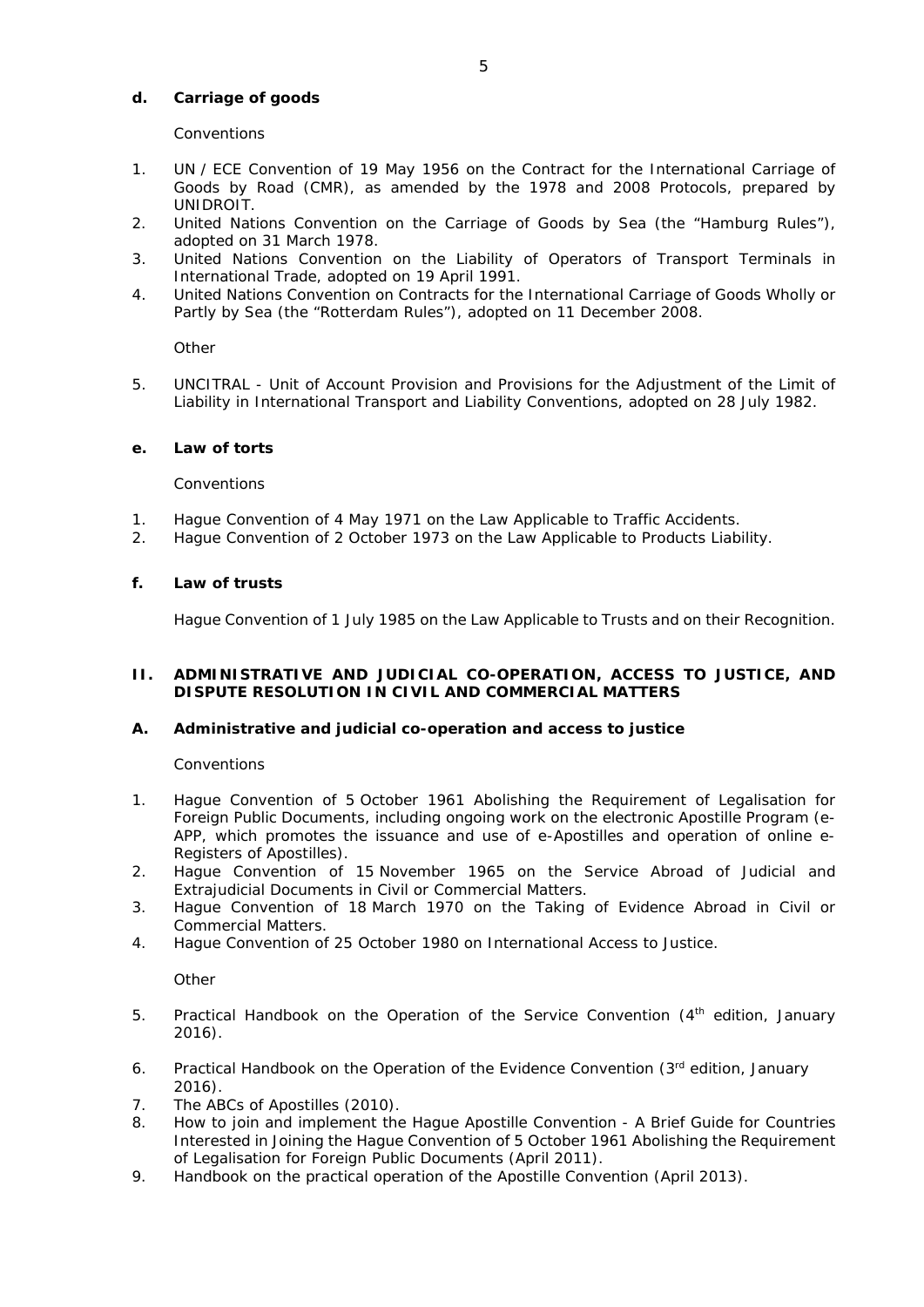# **B. International litigation**

### *Conventions*

- 1. Hague Convention of 1 February 1971 on the Recognition and Enforcement of Foreign Judgments in Civil and Commercial Matters, including the Additional Protocol.
- 2. Hague Convention of 30 June 2005 on Choice of Court Agreements.
- 3. UNIDROIT Convention on Stolen or Illegally Exported Cultural Objects, Rome, 24 June 1995.

*Other*

- 4. ALI / UNIDROIT Principles of Transnational Civil Procedure, adopted in 2004.
- 5. UNESCO / UNIDROIT Model Provisions on State Ownership of Undiscovered Cultural Objects, 2011.
- 6. Joint ELI / UNIDROIT project to develop regional rules in transnational civil procedure.
- 7. Ongoing Hague Conference work on the recognition and enforcement of judgments in civil or commercial matters (the "Judgments Project").

### **C. Arbitration**

#### *Conventions*

- 1. Convention on the Recognition and Enforcement of Foreign Arbitral Awards (the "New York Convention"), adopted on 10 June 1958.
- 2. United Nations Convention on Transparency in Treaty-based Investor-State Arbitration, adopted on 10 December 2014.

*Other*

- 3. UNCITRAL Arbitration Rules, adopted on 28 April 1976, revised in 2010, with a new article 1, paragraph 4, as adopted in 2013.
- 4. UNCITRAL Conciliation Rules, adopted on 23 July 1980.
- 5. Recommendations to assist arbitral institutions and other interested bodies with regard to arbitrations under UNCITRAL Arbitration Rules, adopted in 1982.
- 6. UNCITRAL Notes on Organizing Arbitral Proceedings, adopted on 7 July 2016
- 7. UNCITRAL Model Law on International Commercial Conciliation with Guide to Enactment and Use, adopted on 24 June 2002.
- 8. UNCITRAL Model Law on International Commercial Arbitration 1985 with amendments as adopted on 7 July 2006.
- 9. UNCITRAL Recommendation regarding the interpretation of article II (2) and article VII (1) of the Convention on the Recognition and Enforcement of Foreign Arbitral Awards (New York, 1958), adopted on 7 July 2006.
- 10. Recommendations to assist arbitral institutions and other interested bodies with regard to arbitration under the UNCITRAL Arbitration Rules as revised in 2010, adopted on 2 July 2012.
- 11. UNCITRAL Rules on Transparency in Treaty-based Investor-State Arbitration, effective date: 1 April 2014.

### **D. Online Dispute Resolution**

1. UNCITRAL Technical Notes on Online Dispute Resolution, adopted on 5 July 2016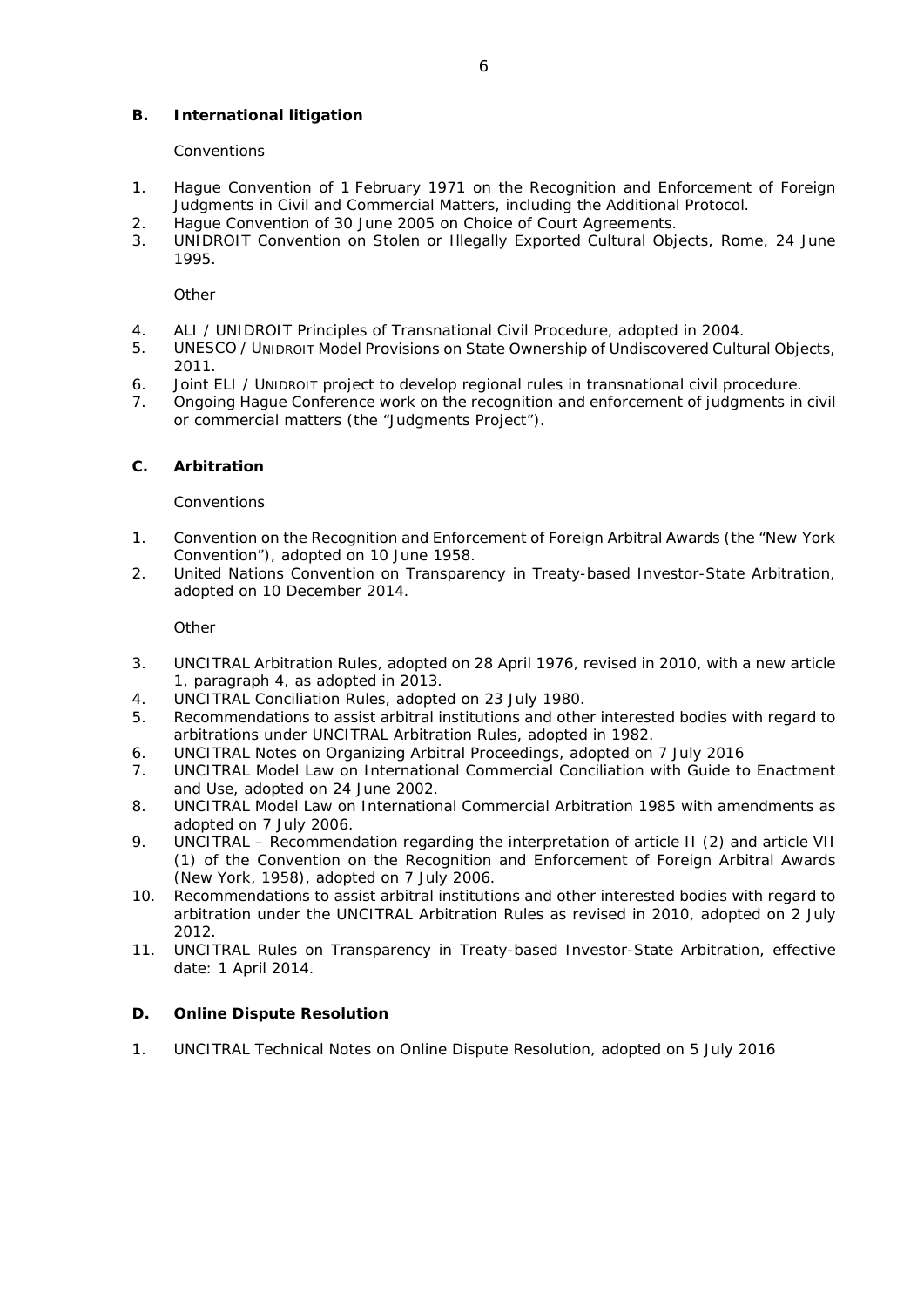# **III. INTERNATIONAL PROTECTION OF CHILDREN AND OF VULNERABLE ADULTS, AND FAMILY MAINTENANCE**

## **A. International protection of children**

### *Conventions*

- 1. Hague Convention of 2 October 1973 on the Law Applicable to Maintenance Obligations.
- 2. Hague Convention of 2 October 1973 on the Recognition and Enforcement of Decisions Relating to Maintenance Obligations.
- 3. Hague Convention of 25 October 1980 on the Civil Aspects of International Child Abduction.
- 4. Hague Convention of 29 May 1993 on Protection of Children and Co-operation in Respect of Intercountry Adoption.
- 5. Hague Convention of 19 October 1996 on Jurisdiction, Applicable Law, Recognition, Enforcement and Co-operation in Respect of Parental Responsibility and Measures for the Protection of Children.
- 6. Hague Convention of 23 November 2007 on the International Recovery of Child Support and Other Forms of Family Maintenance.
- 7. Hague Protocol of 23 November 2007 on the Law Applicable to Maintenance Obligations.

*Other*

- 8. Guide to Good Practice under the Hague Convention of 25 October 1980 on the Civil Aspects of International Child Abduction, in four parts: I Central Authority Practice (2003); II Implementing Measures (2003); III Preventive Measures (2005); and IV Enforcement (2010) [and a range of other practical materials].
- 9. Transfrontier Contact Concerning Children, General Principles and Guide to Good Practice under the Hague 1980 Child Abduction and 1996 Protection of Children Conventions, published in 2008.
- 10. The Implementation and Operation of the 1993 Hague Intercountry Adoption Convention, Guide to Good Practice, Guide No 1 (2008).
- 11. Guide to Good Practice on Mediation.
- 12. Accreditation and Adoption Accredited Bodies: General Principles and Guide to Good Practice, Guide No 2 under the Hague Convention of 29 May 1993 on Protection of Children and Co-operation in Respect of Intercountry Adoption.
- 13. Practical Handbook on the operation of the Hague Convention of 19 October 1996 on Jurisdiction, Applicable Law, Recognition, Enforcement and Co-operation in Respect of Parental Responsibility and Measures for the Protection of Children.
- 14. General Principles on Direct Judicial Communication in Family Law Matters.
- 15. Practical Handbook for Caseworkers under the Hague Convention of 23 November 2007 on the International Recovery of Child Support and Other Forms of Family Maintenance.
- 16. Practical Handbook for Competent Authorities: the 2007 Hague Child Support Convention, the 2007 Hague Protocol on Applicable Law (Maintenance) and the 2009 European Union Maintenance Regulation.
- 17. Implementation Checklist Hague Convention of 23 November 2007 on the International Recovery of Child Support and Other Forms of Family Maintenance (2009).
- 18. Ongoing Hague Conference work on the private international law issues surrounding the status of children, including issues arising from international surrogacy arrangements.
- 19. Guide to Good Practice on Article 13(1)(b) of the Hague 1980 Child Abduction Convention (ongoing).
- 20. Ongoing work on the cross-border recognition and enforcement of agreements in family matters involving children**.**

# **B. International protection of vulnerable adults**

Hague Convention of 13 January 2000 on the International Protection of Adults.